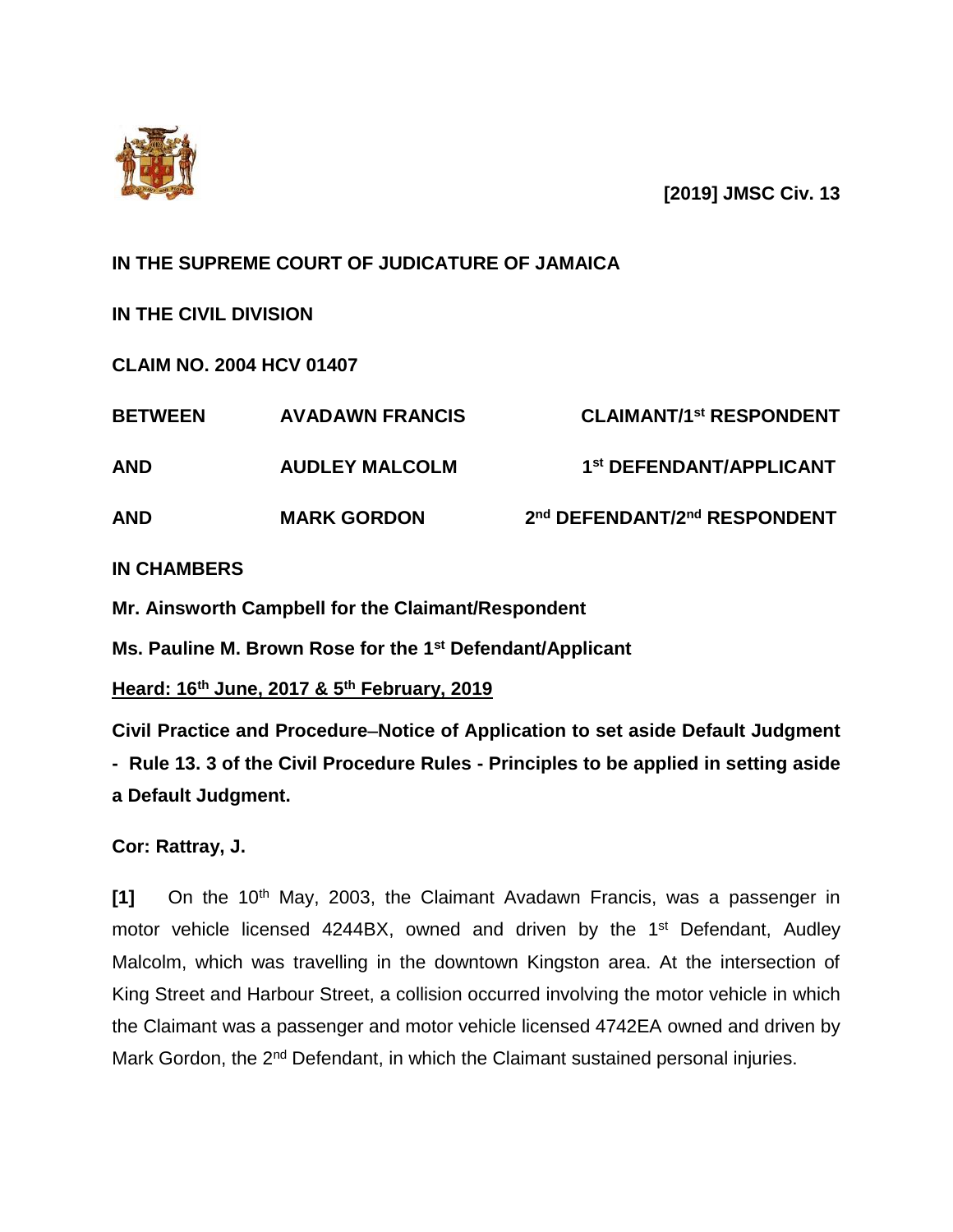[2] As a result of this accident, the Claimant instituted proceedings on the 16<sup>th</sup> June, 2004, against both Defendants, claiming damages for negligence as a result of the injuries she sustained in the said motor vehicle collision.

**[3]** The 1st Defendant having been served with the Claim Form and Particulars of Claim filed his Acknowledgement of Service on the 16<sup>th</sup> December, 2004. However, his Defence was not filed until the  $11<sup>th</sup>$  April, 2005, outside the forty-two (42) day period prescribed by Rule 10.3(1) of the **Civil Procedure Rules (CPR)** and without the consent of the Claimant or the permission of the Court. Having failed to file his Defence within the stipulated time, the Claimant obtained Default Judgment against the 1<sup>st</sup> Defendant on the 31<sup>st</sup> March, 2005.

**[4]** By way of Notice of Application for Court Orders filed on the 20<sup>th</sup> July, 2016, the 1<sup>st</sup> Defendant applied to the Court for an Order that the Default Judgment entered against him be set aside and for his Defence filed on the 11<sup>th</sup> April, 2005, be allowed to stand. The grounds on which the 1<sup>st</sup> Defendant sought the aforesaid Orders are set out hereunder: -

a) That the 1<sup>st</sup> Defendant has a real prospect of successfully defending the claim; and

b) That the Claimant will suffer no prejudice if the Application is granted.

**[5]** The Application was supported solely by an Affidavit sworn to by Counsel for the 1<sup>st</sup> Defendant, Ms. Pauline M. Brown Rose and filed on the 27<sup>th</sup> March, 2017. In her Affidavit Counsel averred, in so far as is relevant, the following: -

> *"2. That I am the Attorney-at-Law on record for the First Defendant/Applicant and I am duly authorized to depone to this affidavit on his behalf.*

> *3. That my knowledge of the facts and matters deponed to herein are derived from my involvement in the subject matter and that such facts and matters in so far as they are within my own knowledge, are true to the best of my information and belief.*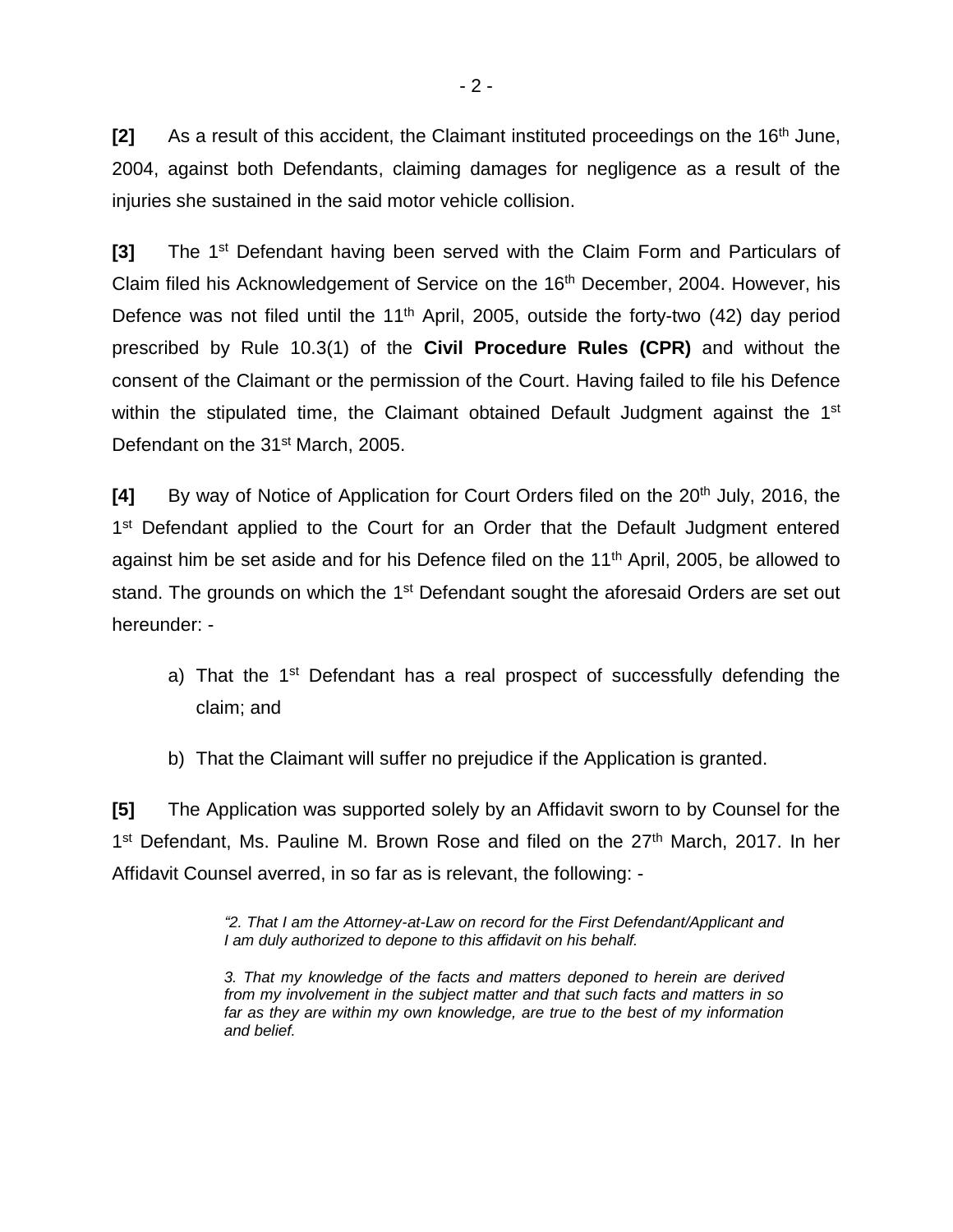*4. That the matter involves a personal injury claim brought by the Claimant against the Defendants arising out of a motor vehicle accident which occurred on the 10th May, 2003.*

*5. That on the 16th June, 2004 the Claimant initiated proceedings against the Defendants to recover damages for negligence arising out of an accident on the 10th day of May, 2003.*

*6. That the First Defendant in his defence filed on the 11th April, 2005 in which the First Defendant denied the allegation of negligence against him in the Claim Form and Particulars of Claim and presented his own version of the events stating inter alia that the Second Defendant was the sole cause of the accident in that the Second Defendant negligently drove motor vehicle registered 4742 EA along a one way street going in the wrong direction thereby causing a collision into the motor vehicle registered 4244BX being driven by the First Defendant in which the Claimant was a passenger.*

*7. That Ancillary Claim and Ancillary Particulars of Claim were filed against the Second Defendant. I exhibit hereto a copy of the said defence dated and filed on the 11th April, 2005 marked "PMBR 1" and copies of Ancillary Claim Form and Particulars of Claim dated and filed on the 11th April, 2005 marked "PMBR 2".*

*8. That by way of notice of application for court orders filed on the 8th July, 2005 an application was made by the First Defendant's former Attorney at law to set aside an interlocutory judgment in default of appearance and for the First Defendant to be granted leave to have his defence filed on the 11th July, 2005 stand as effective service.*

*9. That the application was scheduled for hearing on the 25th July, 2006. That on that date neither the Second Defendant nor his Attorney was present and the application was struck out and cost of \$8000.00 was awarded to the Claimant.*

*10. That on or about September, 2006, I assumed conduct of the matter and notice of Change of Attorney was filed.*

*11. That there was no activity on the part of the Second Defendant as the file was misplaced.*

*…*

*13. That on the 20th July, 2016 a new application was made to set aside the Default Judgment against the First Defendant.*

*14. That the delay in making this application is not due to the fault of the First Defendant, but was primarily to the fact that his file was misplaced.*

*15. Furthermore during the period between September 2006 and July 2016 the Claimant's Attorney took no steps to advance the matter.*

16. That I verily believe that the First Defendant has a real prospect of *successfully defending the claim on the issue of liability and quantum and I crave leave to refer to the defence filed in this honourable court on the 11th April, 2005.*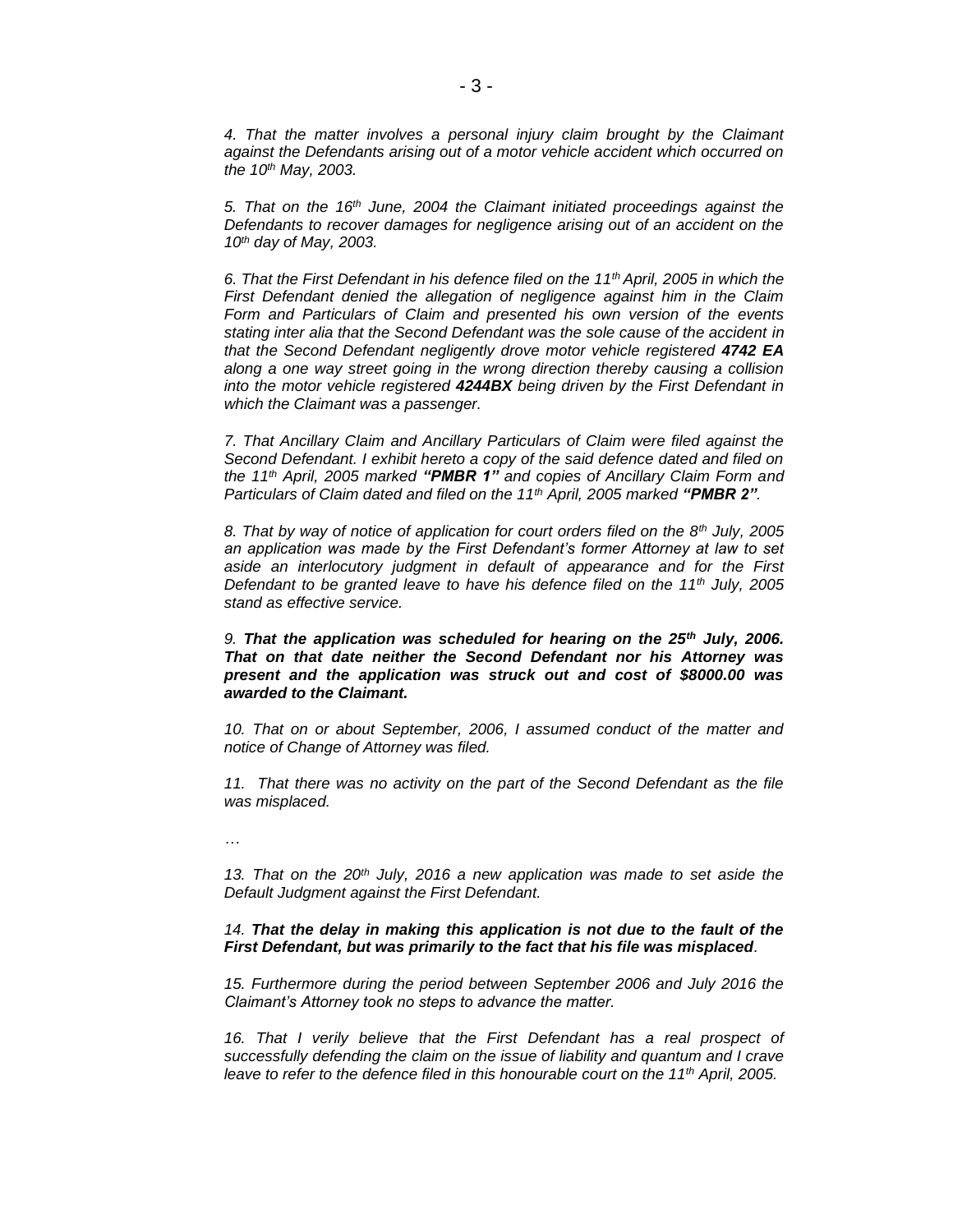*17. That the First Defendant wishes to have the opportunity to contest damages and examine the Claimant on the issue of quantum and liability. The First Defendant would wish to have the Default Judgment now entered against him set aside and the issue of liability be determined at trial.*

*18. That I do verily believe that the First Defendant will be significantly prejudiced if the orders being sought is refused. In the alternative, the Claimant who is obligated to prove General and Special Damages will in no way be prejudiced by the making of the said orders."* 

[Emphasis supplied]

**[6]** The power of the Court to set aside a regularly obtained Default Judgment is contained in Rule 13.3 of the **CPR** which reads: -

> *"(1) The court may set aside or vary a judgment entered under Part 12 if the defendant has a real prospect of successfully defending the claim.*

> *(2) In considering whether to set aside or vary a judgment under this rule, the court must consider whether the defendant has:*

*(a) applied to the court as soon as is reasonably practicable after finding out that judgment has been entered.*

*(b) given a good explanation for the failure to file an acknowledgement of service or a defence, as the case may be.*

*(3) Where this rule gives the court power to set aside a judgment, the court may instead vary it."*

**[7]** Rule 13.3 must be considered along with Rule 13.4 of the **CPR** which outlines the procedure to set aside or vary a Default Judgment. That Rule provides: -

> *"(1) An application may be made by any person who is directly affected by the entry of judgment.*

*(2) The application must be supported by evidence on affidavit.*

*(3) The affidavit must exhibit a draft of the proposed defence."*

**[8]** The power of the Court to set aside a regularly obtained Default Judgment is a matter for the discretion of the Court, provided that the 1<sup>st</sup> Defendant has satisfied the requirements of Rule 13.3 of the **CPR**. In order to invoke the Court's discretion, the major factor the Court has to consider is whether the 1<sup>st</sup> Defendant has a real prospect of successfully defending the claim. If there is real prospect of success in the Defence, then the Court should also bear in mind other factors, such as the reason for not filing a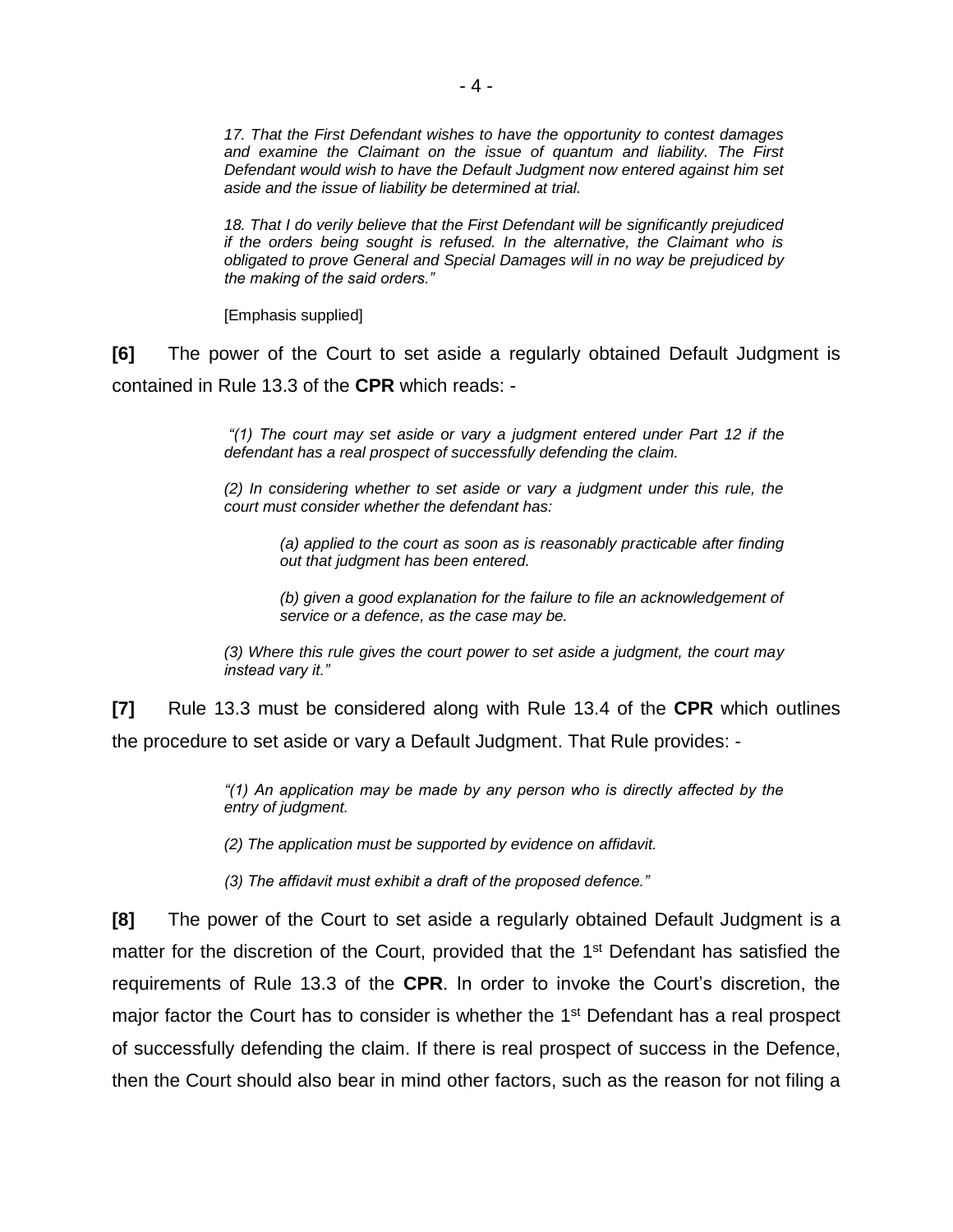Defence in time, and how soon the Application to set aside the Default Judgment was made.

**[9]** Phillips JA in **Merlene Murray-Brown v Dunstan Harper and Winsome Harper** [2010] JMCA App 1, expressed this position as follows: -

> *"[23] In September 2006, the rule was amended and there are no longer cumulative provisions which would permit "a knockout blow" if one of the criteria is not met. The focus of the court now in the exercise of its discretion is to assess whether the applicant has a real prospect of successfully defending the claim, but the court must also consider the matters set out in 13.3 [2] [a] & [b] of the rules."*

#### **Whether the 1 st Defendant has a real prospect of successfully defending the claim**

**[10]** The "real prospect of success" test referred to in Rule 13.3 of the **CPR**, is similar to that considered by the Court on the hearing of a Summary Judgment Application. This view was outlined by Edwards JA (Ag) (as she then was), in the case of **Russell Holdings Limited v L & W Enterprises Inc and ADS Global Limited** [2016] JMCA Civ. 39, where she posited that: -

> *"[83] A defendant who has a real prospect of successfully defending the claim may still be shut out of litigation if the factors in rule 13.3(2) (a) and (b) are considered against his favour and if the likely prejudice to the respondent is so great that, in keeping with the overriding objective, the court forms the view that its discretion should not be exercised in the applicant's favour. If a judge in hearing an application to set aside a default judgment regularly obtained considers that the defence is without merit and has no real prospect of success, then that's the end of the matter. If it is considered that there is a good defence on the merits with a real prospect of success, the judge should then consider the other factors such as any explanation for not filing an acknowledgement of service or defence as the case may be, the time it took the defendant to apply to set the judgment aside, any explanation for that delay, any possible prejudice to the claimant and the overriding objective.*

> *[84] The prospect of success must be real and not fanciful and this means something more than a mere arguable case. The test is similar to that which is applicable to summary judgments (see Blackstone's Civil Procedure 2005, paragraphs 20.13 and 20.14 and the case of International Finance v Utexafrica sprl [2001] All ER (D) 101 (May). (See also ED&F Man Liquid Products v Patel & another (2003) Times, judgment delivered on 18 April 2003.).*

> *[85] In Blackstone's Civil Procedure 2004 paragraph 34.13 the learned editors in reference to summary judgment applications argued that a defendant could show that the defence had a real prospect of success by:*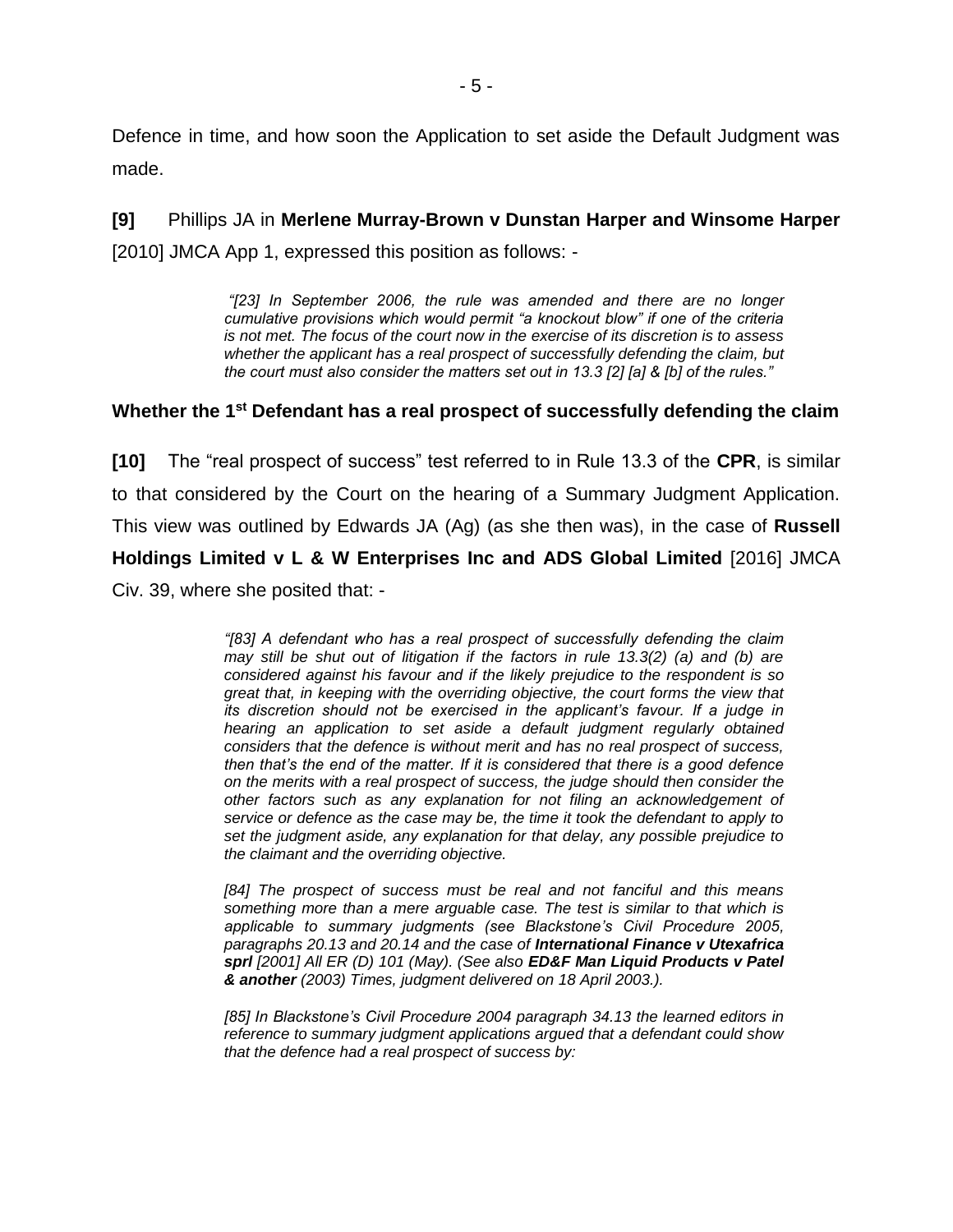*(a) showing a substantive defence, for example volenti non fit injuria, frustration, illegality etc;* 

*(b) stating a point of law which would destroy the claimant's cause of action;* 

*(c) denying the facts which support the claimant's cause of action; and* 

*(d) setting out further facts which is a total answer to the claimant's cause of action for example an exclusion clause, agency etc."*

**[11]** Lord Woolf MR in **Swain v Hillman** [2001] 1 All ER 91, opined at page 92 that: -

*"The words, "no real prospect of succeeding" do not need any amplification, they speak for themselves. The word "real" distinguishes fanciful prospects of success or...directed the court to the need to see whether there was a "realistic" as opposed to a, fanciful" prospect of success."*

**[12]** In the well-known case of **Evans v Bartlam** [1937] AC 473, Lord Atkin at page 480 stated that one of the rules laid down to guide the Courts in exercising its discretion to set aside a regularly obtained Judgment in Default is that: -

> *"…there must be an affidavit of merits, meaning that the applicant must produce to the Court evidence that he has a prima facie defence."*

**[13]** In order to demonstrate to the Court that the 1st Defendant has a realistic prospect of successfully defending the claim, he would have to produce evidence by way of Affidavit to disclose the facts which constitute his Defence. The Affidavit filed in Support of the instant Application was sworn to by Counsel Ms. Brown Rose, where she exhibited thereto, a copy of the Defence and Ancillary Claim filed on behalf of her client on the 11<sup>th</sup> April, 2005. The question then is whether the Affidavit filed in Support of the Application by Counsel can suffice as an Affidavit of merit.

**[14]** The case of **Ramkissoon v Olds Discount Co (TCC) Ltd** (1961) 4 WIR 73, which was cited with approval by our Court of Appeal in **B & J Equipment Rental Limited v Joseph Nanco** [2013] JMCA Civ. 2, is very instructive in the circumstances of the instant matter. In the **Ramkissoon** case it was argued that the Affidavit sworn to by the Defendant's solicitor together with the Defence signed by Counsel and attached thereto, was sufficient disclosure of merit in the Defence and that there was no need for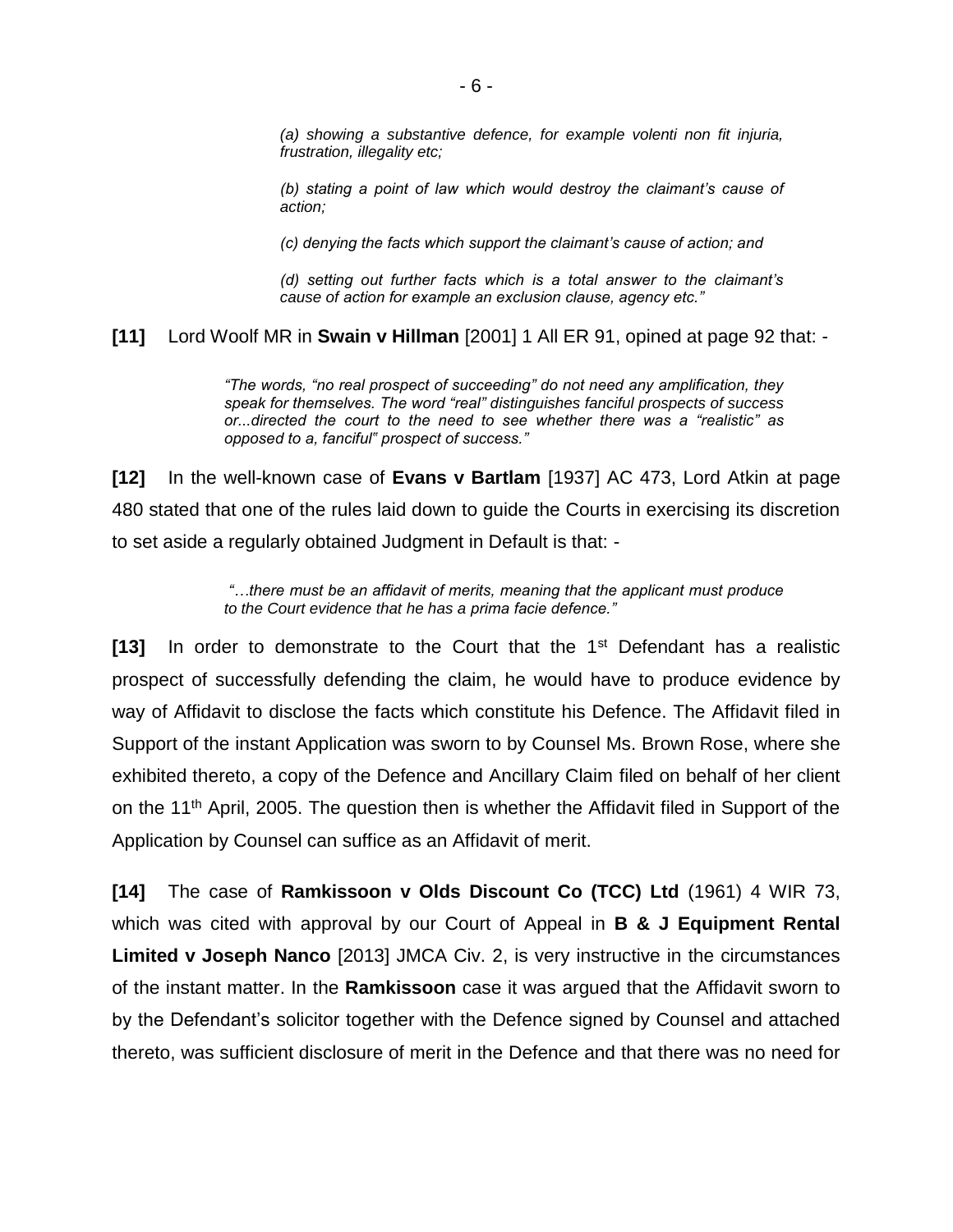an Affidavit from the Defendant personally. McShine CJ (Ag), who delivered the judgment of the Court, rejected such a contention and stated at page 75 that: -

> *"In his affidavit the solicitor does not purport to testify to the facts set out in the defence, nor does he swear of his personal knowledge as to the matters going to constitute the excuse for the failure, and so this does not amount to an affidavit stating facts showing a substantial ground of defence."*

**[15]** The **Ramkissoon** case is distinguishable from the instant matter. Counsel for the 1<sup>st</sup> Defendant in her Affidavit outlined the facts which she contended would constitute her client's Defence with a realistic prospect of success. She has also deponed that the knowledge of the facts outlined in her Affidavit were within her personal knowledge by virtue of being the 1<sup>st</sup> Defendant's Attorney-at-Law. Moreover, the Defence exhibited to her Affidavit was signed by her client and was filed on the 11<sup>th</sup> April 2005.

**[16]** On an examination of the Defence, the 1st Defendant has denied that he was negligent and attributed the sole cause of the accident to the 2nd Defendant. He alleged that it was the 2<sup>nd</sup> Defendant who drove his motor vehicle along the one-way street in the wrong direction and collided into his motor vehicle. I am satisfied that the  $1<sup>st</sup>$ Defendant's Defence, is more than fanciful and is likely to have a realistic chance of success were the matter to proceed to trial.

# Whether the 1<sup>st</sup> Defendant applied to the Court as soon as is reasonably **practicable**

**[17]** At this stage, I think it prudent to give a chronology of the matter to highlight the conduct of the 1<sup>st</sup> Defendant.

**[18]** The 1<sup>st</sup> Defendant filed his Acknowledgement of Service on the 16<sup>th</sup> December, 2004. His Defence ought to have been filed within twenty-eight (28) days from that date, that is, on the 14<sup>th</sup> January, 2005. This he failed to do. As a result, Default Judgment was entered against him on the 31<sup>st</sup> March, 2005, which no doubt eventually prompted him to file his Defence on the 11<sup>th</sup> April, 2005.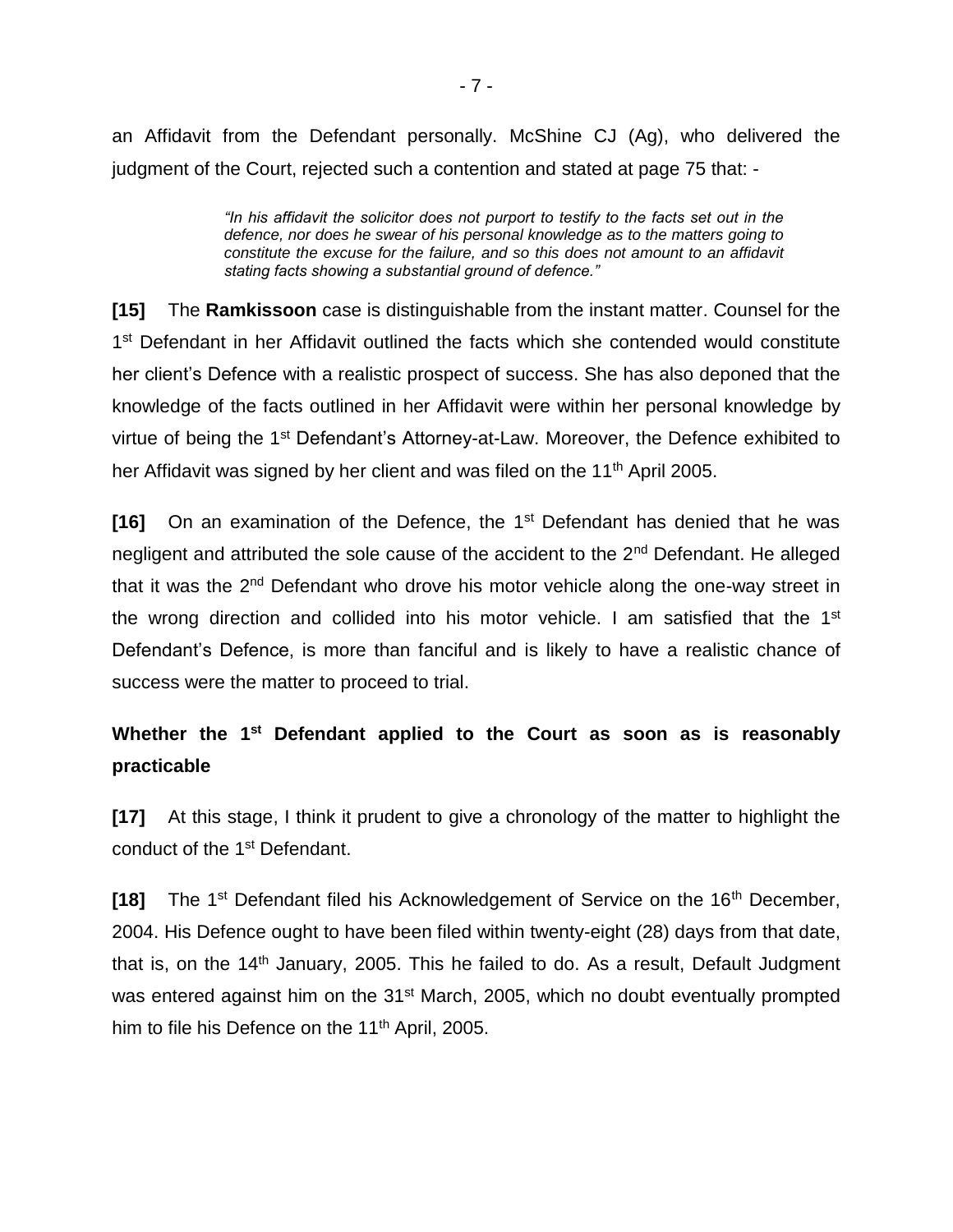**[19]** On the 8th July, 2005, an Application was filed by the 1st Defendant's former Attorney-at-Law to set aside the Default Judgment and for his Defence filed out of time to stand. That Application was scheduled to be heard on the 25<sup>th</sup> July, 2006. However, neither the 1<sup>st</sup> Defendant nor his Attorney-at-Law appeared to proceed with the Application on his behalf. The Application was therefore struck out by Master Lindo (Ag) (as she then was), with costs in the sum of \$8000.00 awarded to the Claimant.

**[20]** On the 11<sup>th</sup> September, 2006, the 1<sup>st</sup> Defendant's current Attorney-at-Law filed a Notice of Change of Attorney-at-Law putting herself on the record.

**[21]** With the Judgment in favour of the Claimant still in place, the hearing of the Assessment of Damages which was originally scheduled for the 24<sup>th</sup> July, 2007, was adjourned for a date to be fixed by the Registrar. The matter was again scheduled for the  $7<sup>th</sup>$  January, 2016, and again was adjourned to the  $21<sup>st</sup>$  July, 2016, as the Court file could not be located.

**[22]** After being made aware that the matter was adjourned to the 21<sup>st</sup> July, 2016, the 1<sup>st</sup> Defendant's Attorney-at-Law filed the instant Application to set aside the Default Judgment on the 20<sup>th</sup> July, 2016, **ten (10) years** after the first Application was struck out by the Court.

**[23]** Subsequently, on the 21<sup>st</sup> July, 2016, Bertram-Linton J (Ag) (as she then was), adjourned the hearing of the Assessment of Damages to the 30<sup>th</sup> March, 2017, pending the outcome of the Application to set aside the Default Judgment. When the Assessment of Damages came up for hearing on the 30<sup>th</sup> March, 2017, it was again adjourned by Lindo J, as the Application to set aside the Default Judgment had not yet been heard by the Court.

**[24]** In light of the foregoing, it would appear that the 1<sup>st</sup> Defendant has had a history of failing to comply with the prescribed time limits set by the Court and a disregard for the Court process. In all the circumstances, I am of the view that the 1<sup>st</sup> Defendant has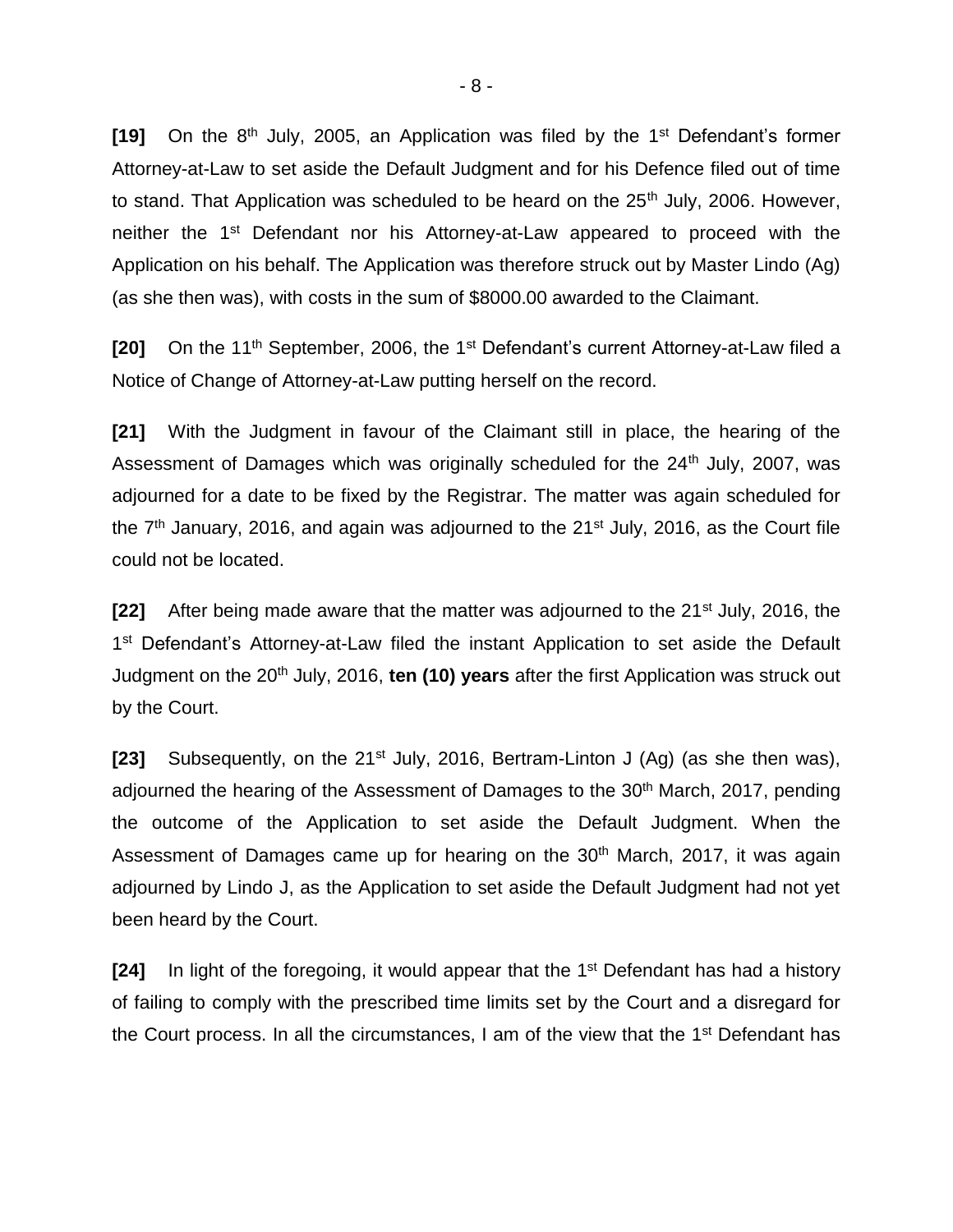not applied, as soon as was reasonably practicable to set aside the Default Judgment, since the first Application was struck out in 2006.

**[25]** Smith JA in the case of **Norma McNaughty v Clifton Wright and Others** SCCA No. 20/2005, a judgment delivered on the 25<sup>th</sup> May, 2005, expressed his concern at page 12: -

> *"…I am constrained to repeat what the Court of Appeal has said ad nauseam, namely that orders or requirements as to time are made to be complied with and are not to be lightly ignored. No court should be astute to find excuses for such failure since obedience to the orders of the court and compliance with the*  rules of the court are the foundation for achieving the overriding objective of *enabling the court to deal with cases justly."*

[Emphasis supplied]

**[26]** I am satisfied that on observing the conduct of the 1<sup>st</sup> Defendant as a whole, it cannot be said that he had a genuine continuing intention to set aside the Default Judgment, in order to put himself in a position to defend the case. His own Counsel in 2017 conceded, that the last time she heard from him was in 2006, almost **eleven (11) years** ago. This in my view is unacceptable, particularly in circumstances where it is the 1<sup>st</sup> Defendant who is seeking relief from the Court. The 1<sup>st</sup> Defendant had a duty to keep in touch with his Attorney-at-Law and if he had any genuine intention to pursue the matter, he ought to have been in communication with his Counsel and be engaged in active steps to ensure that his matter proceeded in a timely manner.

**[27]** In addition, the 1<sup>st</sup> Defendant ought to have been the individual to depone to the Affidavit in Support of the Application instead of his Counsel. It would have also been in his interest to have been present on the day the Application was scheduled to be heard. The effect of the instant Application, in my view, is merely to stall the proceedings to the detriment of the Claimant, who has been waiting for her day in Court having filed these proceedings in 2004.

**[28]** Furthermore, I cannot accept as a satisfactory explanation for the delay, the submission of Counsel for the 1st Defendant, where she stated that *"the failure to file the Application earlier was not her client's fault but that of Counsel, as she had misplaced*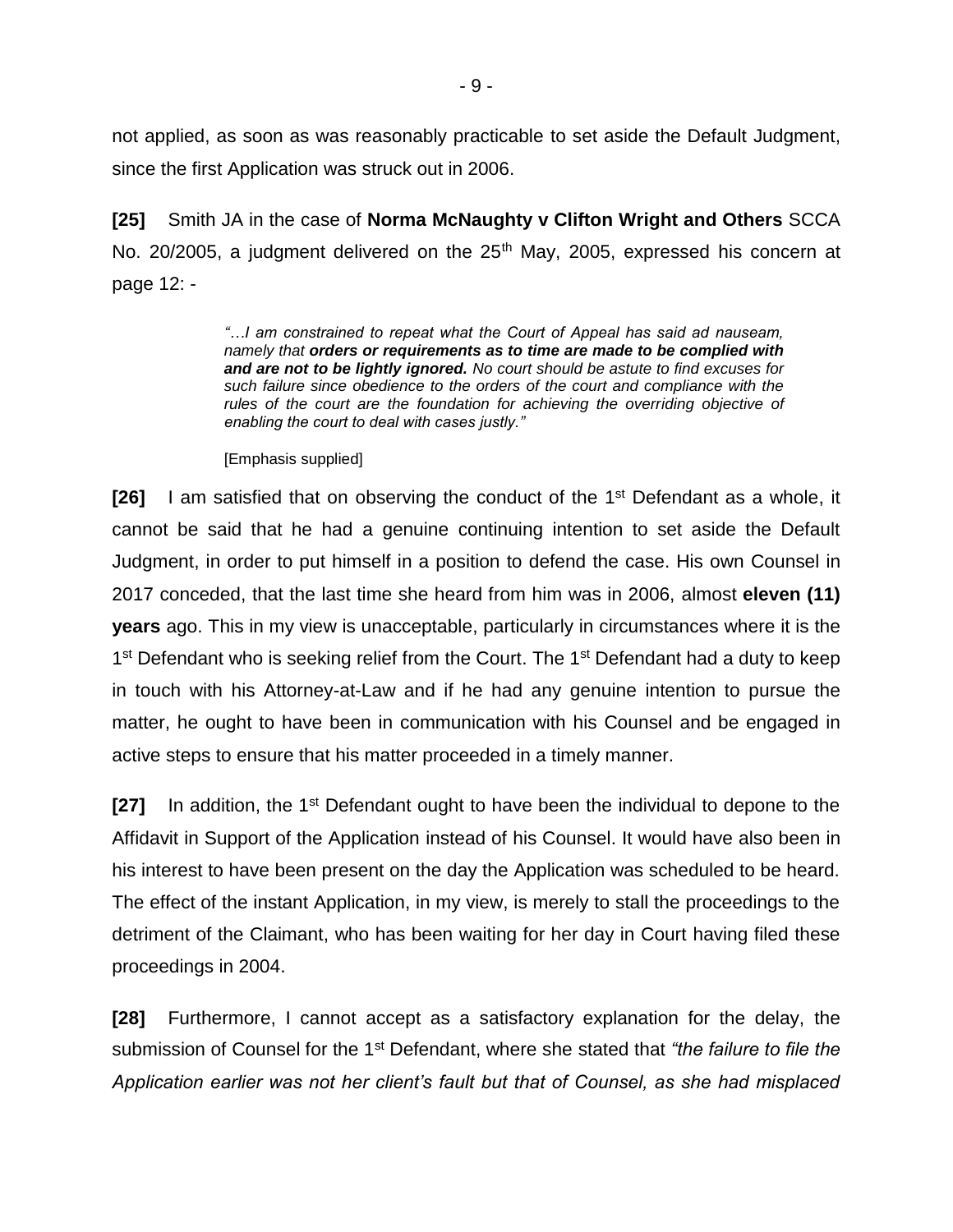*the client's file."* In my view, such an explanation in and of itself, is an acceptance of responsibility without any indication of the steps taken if any, to locate the said file. While bearing in mind that such mishaps do in fact take place, Counsel could have sought the assistance of the Registrar of the Supreme Court, and even the aid of Counsel for the Claimant to assist her in reconstructing her file. There is no evidence that any such approach or attempt was made by Counsel in that regard. It cannot be an acceptable explanation for the delay that her client's file was misplaced some **ten (10) years** ago, and no concerted action taken by Counsel in the protection of and to advance her client's interests.

**[29]** Phillips JA in the earlier cited case of **Merlene Murray-Brown v Dunstan Harper and Winsome Harper** in examining the conduct of Counsel in that case had this to say: -

> *"[30]…The fact is that there are many cases in which the litigants are left exposed and their rights infringed due to attorneys errors made inadvertently,*  which the court must review. In the interests of justice, and based on the *overriding objective, the peculiar facts of a particular case, and depending on the question of possible prejudice or not as the case may be to any party, the court must step in to protect the litigant when those whom he has paid to do so have failed him, although it was not intended."*

## Whether the 1<sup>st</sup> Defendant has provided a good explanation for the failure to file **his Defence in time**

**[30]** Counsel Ms. Brown Rose in her Affidavit has not provided any or any satisfactory explanation for her client's failure to file his Defence in time. This is a critical factor that the Court must bear in mind, in deciding whether to exercise its discretion in setting aside the Default Judgment. It may seem logical that no explanation was proffered for her client's failure, in light of her contention that she has not had any communication with him since 2006. However, no information has been presented to the Court indicating the steps taken by Ms. Brown Rose, if any, to locate or contact the 1<sup>st</sup> Defendant. This omission is a clear breach of the requirement of Rule 13.3 2 (b) of the **CPR** which bears repeating: -